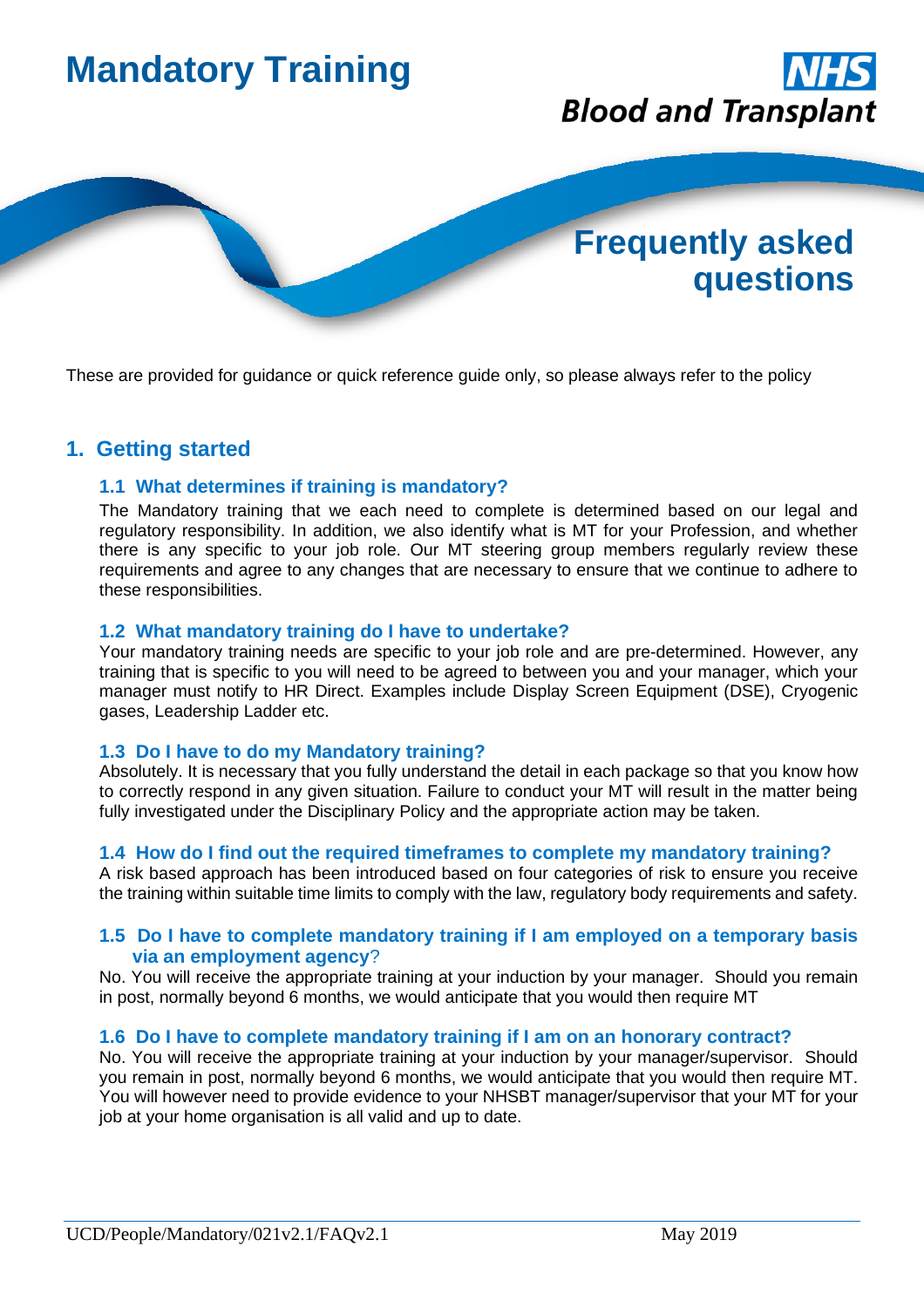#### **1.7 Who do I contact if my mandatory training needs are incorrect?**

In the first instance, discuss your concerns with your manager. Once you have both agreed, your manager should, contact **HRDirect@nhsbt.nhs.uk** with details of your requirements. This will then be assessed as Job Specific; Professional or Other.

#### **1.8 Can I let someone else complete my mandatory training for me?**

Absolutely not. It is necessary that you fully understand the detail in each package so that you know how to correctly respond in any given situation. Should this occur, this will be fully investigated under the Disciplinary Policy and the appropriate action may be taken.

#### **1.9 What do I do if I am struggling to complete my Mandatory training?**

For whatever reason you may be struggling, you must tell your manager. Tell them the reasons why, and they will do all they can to ensure you receive the appropriate support. It is ultimately your responsibility to complete your training, and to ensure you remain compliant. The types of support that may be considered are:

- request time away from your duties to complete it
- seek reasonable adjustments to support you if you have a medical issue
- seek help from your manager or nominated person with any areas you may be struggling with

If you do not raise such questions, issues or concerns with your manager, we are only able to respond to the information that we have, and therefore any on going gaps in your training may lead to investigation under the Disciplinary Policy or the Capability Policy may be instigated.

### **2. Remaining Compliant**

#### **2.1 How will I be notified when my mandatory training is due to expire?**

Your mandatory training is pre-determined for your role, and therefore your requirements are detailed on Brightspace / MyESR. MyESR sends out regular reminders to you to advise you that your training is required, to allow you to book or allocate time as required. You will also be notified if it has expired. It is good practice to regularly check MyESR and diarise time to ensure you remain compliant.

#### **2.2 Who is responsible for booking and completing my MT?**

You are responsible for working with your manager to ensure that you complete your MT. You are personally able to make the bookings or you can seek support from your manager to make the booking.

#### **2.3 What are the implications if I am non-compliant for some of my MT?**

It is your responsibility to ensure that your MT is completed in accordance with our MT Policy. Your manager is responsible for ensuring that you have protected time for you to be able to do this. Repeated non-compliance will result in escalation to your senior management team for investigation and immediate resolve. Persistent non-compliance may lead to Disciplinary action.

### **2.4 What should I do if I have completed the training but I am still showing as noncompliant?**

Training completed via Brightspace / MyESR will be updated automatically, Face to face training records should be sent to HR Direct using the Course Notification form (see Developing people/mandatory training in People First).

### **3. Mandatory Training Delivery**

#### **3.1 Where can I access the notification of Course Attendance form?**

The Course Notification form can be found on the internal Intranet (see Developing people/mandatory training in People First).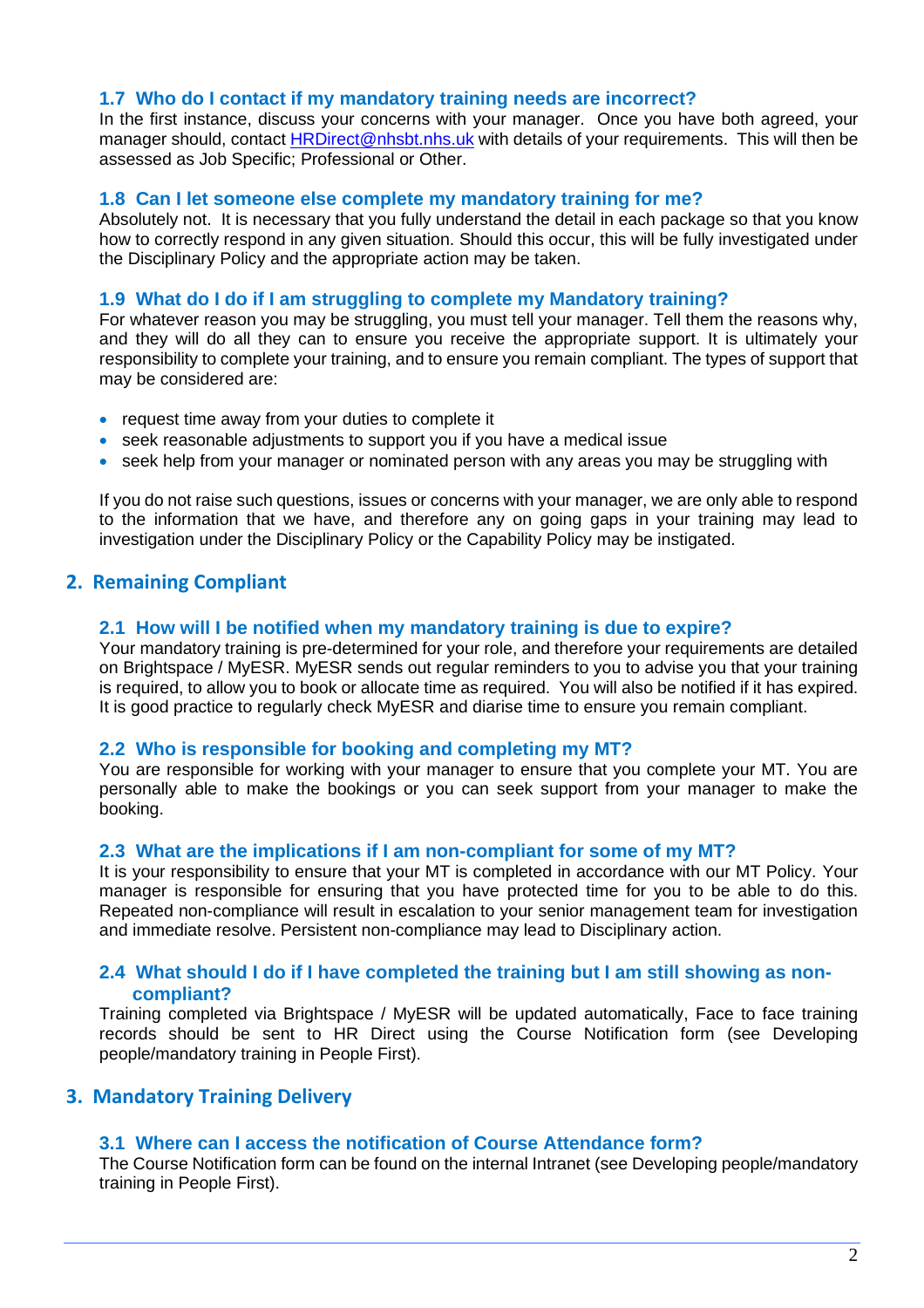#### **3.2 How do I know I have completed the e-learning training package?**

When you complete and pass any e-learning your Training Report in Brightspace / MyESR will be updated to indicate that you have passed.

#### **3.3 Do I have to undertake e-learning as well as face to face training?**

Some training packages do require e-learning as well as some face to face training to become compliant with mandatory training.

#### **3.4 How do I know which module to complete on Brightspace / MyESR?**

Your manager will be able to clarify the correct training modules you are required to undertake. You can also refer to Brightspace / MyESR which will guide you to what training to complete.

### **3.5 How do I get my login details for Brightspace / MyESR?**

Accounts for New Starters will be created automatically but could take up to a week following their start date.

#### **3.6 Can I obtain Brightspace login details before they are issued automatically?**

You can [request](https://nhsbt.onlinesurveys.ac.uk/shine-academy-account-setup) a Brightspace account for your new starter and provide their NHSBT email address. If they are awaiting an NHSBT email address another email can be used but a call should be made to [HRDirect@nhsbt.nhs.uk](mailto:HRDirect@nhsbt.nhs.uk) to update the account to avoid duplicate accounts being created.

If you are a new starter your manager will arrange for your IT access which will also give you access to Brightspace. If you are not required to access our IT but need access to Brightspace you will need to request an account via HRDirect.

### **3.7 Can I obtain MyESR login details before they are issued automatically?**

Accounts for New Starters will be created automatically.

#### **3.8 How do I reset my password for my MyESR account?**

If you wish to reset your password – on the  $MyESR$  home page click the lost password button, enter your username and click the reset password button. A new password will be e-mailed to you.

## **4. Other**

### **4.1 Do I have to repeat the training if I have completed MT within another NHS organisation?**

We would normally expect you to complete all NHSBT MT requirements. However, if you have completed the MT elsewhere in the NHS who are aligned to the Core Skills Training Framework (CSTF) then some MT records will be automatically transferred from your previous employer. If your previous NHS employer was not part of the CSTF you should discuss this with your manager and provide evidence of completion etc. Before this is considered and agreed by OWD, your manager must be satisfied that it meet the necessary requirements.

In order to gain exclusion, you will need to provide the MT programme detail and the date that you completed it. You will need to resubmit this detail with each refresher period that you complete if agreed, these details must be sent to **HRDirect@nhsbt.nhs.uk** so that Brightspace / MyESR may be updated..

#### **4.2 What should I do if I have not been allocated any protected time to complete MT?**

You are entitled to protected time to complete your MT. If this has not been provided, you should discuss this with your manager or manager's manager in the first instance. If you are not able to resolve the issue then you can contact [HRDirect@nhsbt.nhs.uk](mailto:HRDirect@nhsbt.nhs.uk) for advice and support.